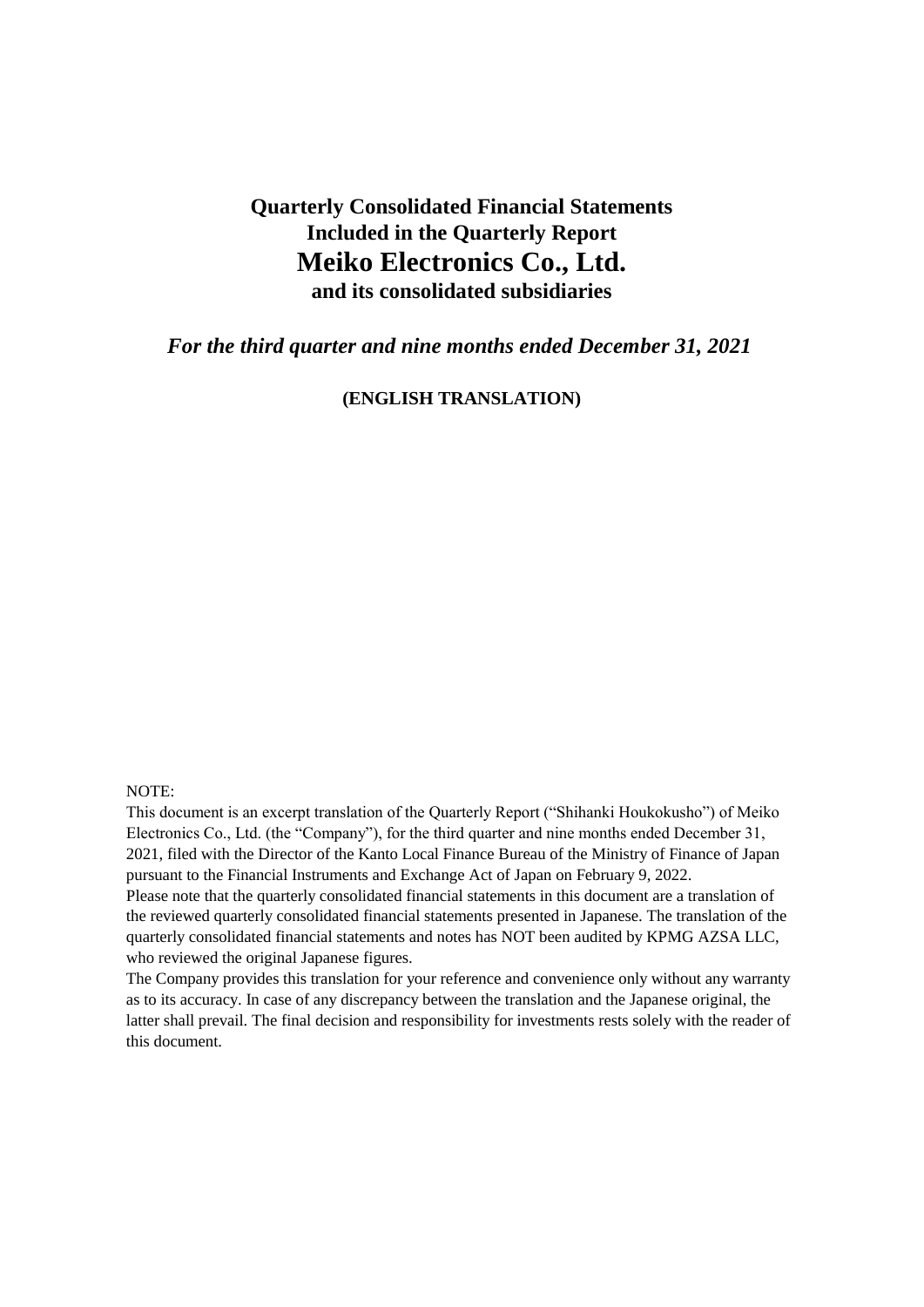## **Financial Information**

1 Basis of preparation of the quarterly consolidated financial statements

The quarterly consolidated financial statements of the Company are prepared in accordance with the "Ordinance on the Terminology, Forms, and Preparation Methods of Quarterly Consolidated Financial Statements" (Cabinet Office Ordinance No. 64 of 2007).

## 2 Review reports

The quarterly consolidated financial statements of the Company for the third quarter (October 1, 2021 – December 31, 2021), and those for the nine months ended December 31, 2021, were reviewed by KPMG AZSA LLC, pursuant to Article 193-2, Paragraph 1 of the Financial Instruments and Exchange Act of Japan.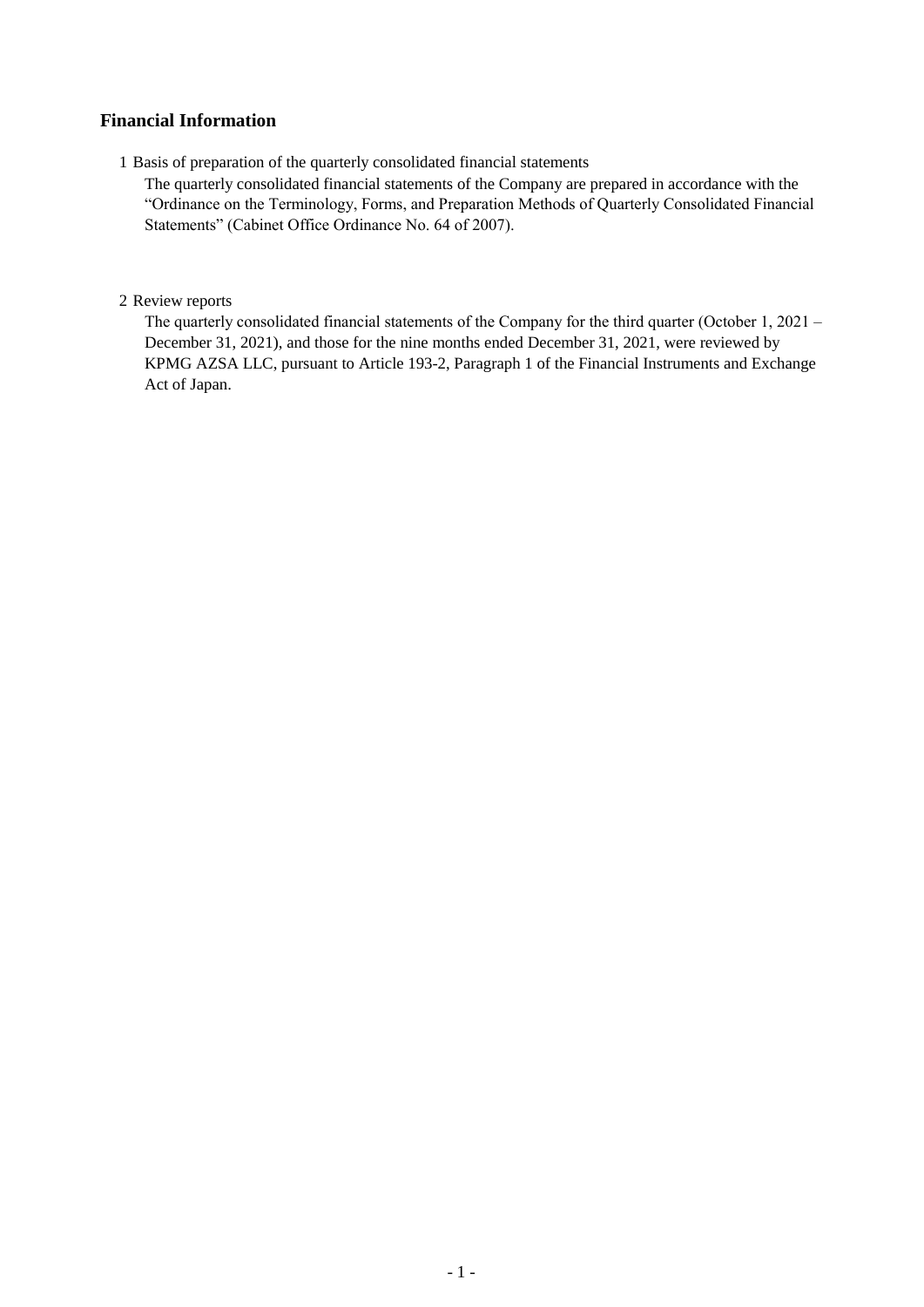## **1 Consolidated Financial Statements**

## **(1) Consolidated Balance Sheets**

Meiko Electronics Co., Ltd. and its consolidated subsidiaries

|                                        |                 |                |         |                   |      | Thousands of             |
|----------------------------------------|-----------------|----------------|---------|-------------------|------|--------------------------|
|                                        | Millions of yen |                |         |                   |      | U.S. dollars             |
|                                        |                 | March 31, 2021 |         | December 31, 2021 |      | <b>December 31, 2021</b> |
| <b>Assets</b>                          |                 |                |         |                   |      |                          |
| <b>Current</b> assets                  |                 |                |         |                   |      |                          |
| Cash and deposits                      | ¥               | 12,371         | ¥       | 13,176            | \$   | 114,565                  |
| Notes and accounts receivable-trade    |                 | 29,504         | $*_{2}$ | 37,477            | $*2$ | 325,859                  |
| Merchandise and finished goods         |                 | 6,254          |         | 10,655            |      | 92,644                   |
| Work in process                        |                 | 6,954          |         | 7,295             |      | 63,427                   |
| Raw materials and supplies             |                 | 8,951          |         | 11,499            |      | 99,979                   |
| Other                                  |                 | 2,451          |         | 3,558             |      | 30,941                   |
| Allowance for doubtful accounts        |                 | (147)          |         | (155)             |      | (1,350)                  |
| Total current assets                   |                 | 66,338         |         | 83,505            |      | 726,065                  |
| Non-current assets                     |                 |                |         |                   |      |                          |
| Property, plant and equipment          |                 |                |         |                   |      |                          |
| Buildings and structures, net          |                 | 23,672         |         | 24,422            |      | 212,349                  |
| Machinery, equipment and vehicles, net |                 | 32,562         |         | 36,980            |      | 321,535                  |
| Land                                   |                 | 1,488          |         | 1,488             |      | 12,941                   |
| Construction in progress               |                 | 7,258          |         | 8,234             |      | 71,596                   |
| Other, net                             |                 | 3,807          |         | 3,382             |      | 29,401                   |
| Total property, plant and equipment    |                 | 68,787         |         | 74,506            |      | 647,822                  |
| Intangible assets                      |                 | 928            |         | 952               |      | 8,277                    |
| Investments and other assets           | $*1$            | 5,987          | $*1$    | 6,081             | $*1$ | 52,874                   |
| Total non-current assets               |                 | 75,702         |         | 81,539            |      | 708,973                  |
| Total assets                           | ¥               | 142,040        | ¥       | 165,044           | \$   | 1,435,038                |
|                                        |                 |                |         |                   |      |                          |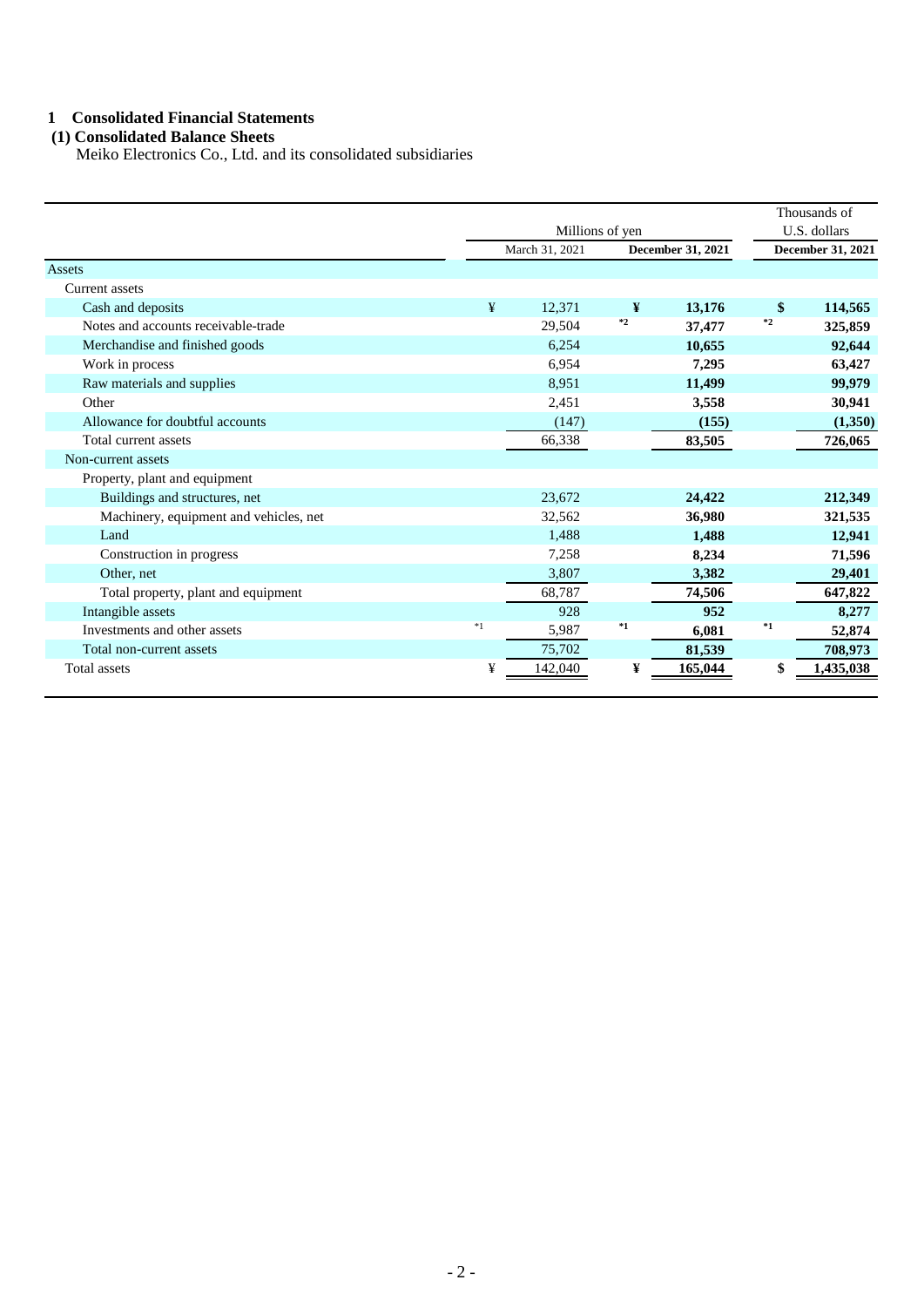|                                                           |         |                                      |                     |                 |                                   | Thousands of       |
|-----------------------------------------------------------|---------|--------------------------------------|---------------------|-----------------|-----------------------------------|--------------------|
|                                                           |         | Millions of yen<br>December 31, 2021 |                     |                 | U.S. dollars<br>December 31, 2021 |                    |
|                                                           |         | March 31, 2021                       |                     |                 |                                   |                    |
| Liabilities<br><b>Current liabilities</b>                 |         |                                      |                     |                 |                                   |                    |
|                                                           | ¥       | 20,466                               | $^*$ <sup>2</sup> ¥ |                 | $*^2$ \$                          |                    |
| Notes and accounts payable-trade<br>Short-term borrowings | $*4$    | 20,834                               | *4                  | 26,345          | $^{\ast}4$                        | 229,065<br>272,731 |
| Current portion of long-term borrowings                   | $*4$    | 8,304                                | $*4$                | 31,367<br>6,429 | $^{\ast4}$                        | 55,898             |
| Income taxes payable                                      |         | 225                                  |                     | 737             |                                   | 6,405              |
| Provision for bonuses                                     |         | 733                                  |                     | 574             |                                   | 4,991              |
| Provision for bonuses for directors and other officers    |         |                                      |                     |                 |                                   |                    |
| Other                                                     |         | 43<br>8,577                          | $\ast_2$            |                 | $^{\ast2}$                        |                    |
|                                                           |         |                                      |                     | 10,687          |                                   | 92,933             |
| Total current liabilities                                 |         | 59,182                               |                     | 76,139          |                                   | 662,023            |
| Non-current liabilities                                   | $*_{4}$ |                                      | $*4$                |                 | $^{\ast}4$                        |                    |
| Long-term borrowings                                      |         | 38,226                               |                     | 34,767          |                                   | 302,292            |
| Provision for retirement benefits for directors           |         | 216                                  |                     | 216             |                                   | 1,877              |
| Provision for share awards                                |         |                                      |                     | 61              |                                   | 528                |
| Provision for share awards for directors                  |         |                                      |                     | 11              |                                   | 94                 |
| Retirement benefit liability                              |         | 2,767                                |                     | 2,746           |                                   | 23,875             |
| Other                                                     |         | 1,038                                |                     | 1,211           |                                   | 10,539             |
| Total non-current liabilities                             |         | 42,247                               |                     | 39,012          |                                   | 339,205            |
| <b>Total liabilities</b>                                  |         | 101,429                              |                     | 115,151         |                                   | 1,001,228          |
| Net assets                                                |         |                                      |                     |                 |                                   |                    |
| Shareholders' equity                                      |         |                                      |                     |                 |                                   |                    |
| Share capital                                             |         | 12,889                               |                     | 12,889          |                                   | 112,064            |
| Capital surplus                                           |         | 6,464                                |                     | 6,700           |                                   | 58,261             |
| Retained earnings                                         |         | 17,649                               |                     | 24,482          |                                   | 212,870            |
| Treasury shares                                           |         | (745)                                |                     | (2, 186)        |                                   | (19, 011)          |
| Total shareholders' equity                                |         | 36,257                               |                     | 41,885          |                                   | 364,184            |
| Accumulated other comprehensive income                    |         |                                      |                     |                 |                                   |                    |
| Valuation difference on available-for-sale securities     |         | 39                                   |                     | 14              |                                   | 124                |
| Deferred gains or losses on hedges                        |         | 250                                  |                     | 13              |                                   | 112                |
| Foreign currency translation adjustment                   |         | 4,128                                |                     | 8,028           |                                   | 69,799             |
| Remeasurements of defined benefit plans                   |         | (256)                                |                     | (217)           |                                   | (1,884)            |
| Total accumulated other comprehensive income              |         | 4,161                                |                     | 7,838           |                                   | 68,151             |
| Non-controlling interests                                 |         | 193                                  |                     | 170             |                                   | 1,475              |
| Total net assets                                          |         | 40,611                               |                     | 49,893          |                                   | 433,810            |
| Total liabilities and net assets                          | ¥       | 142,040                              | ¥                   | 165,044         | \$                                | 1,435,038          |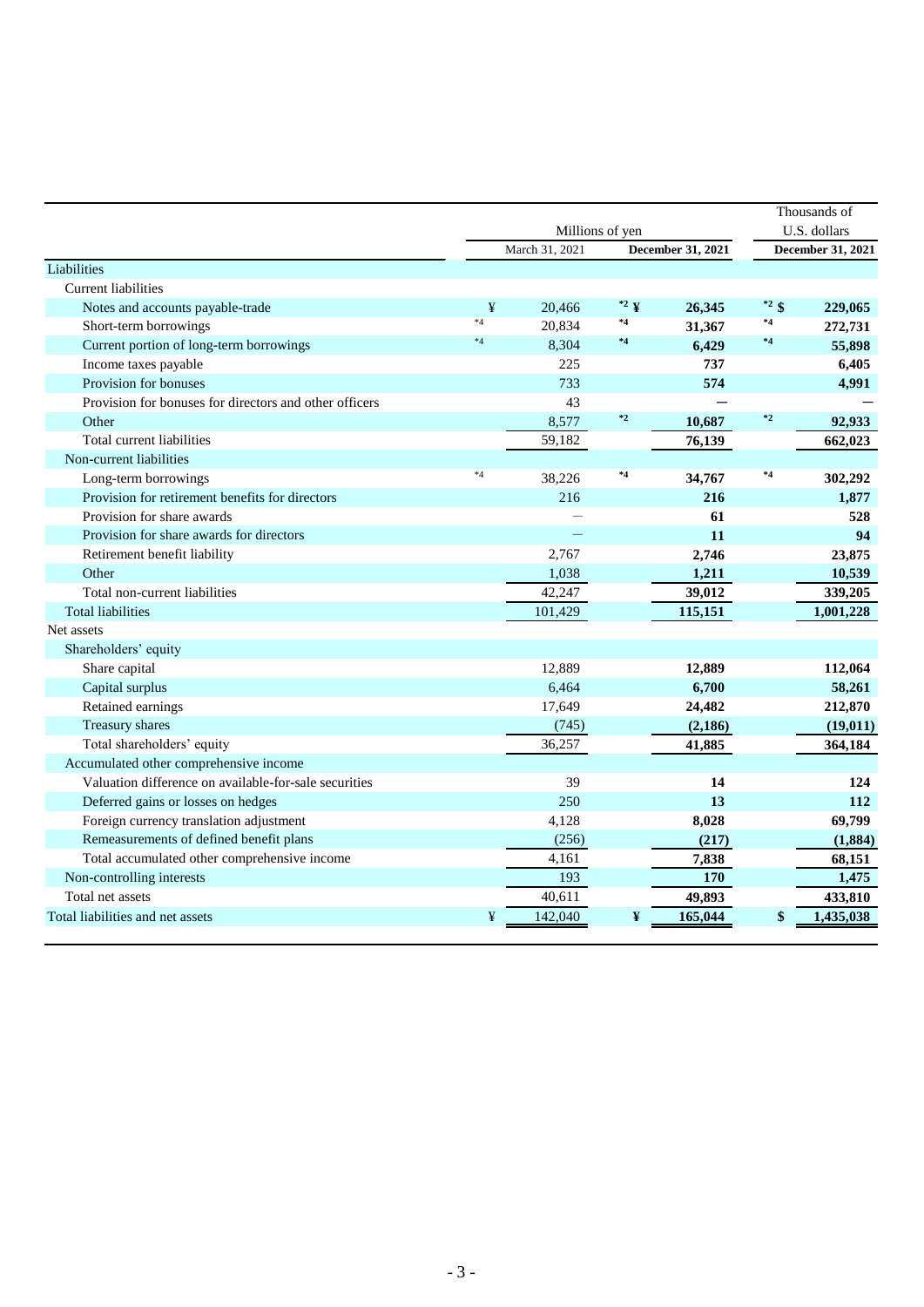## **(2) Consolidated Statements of Income and Consolidated Statements of Comprehensive Income For the Nine Months Ended December 31, 2021 Consolidated Statements of Income**

Meiko Electronics Co., Ltd. and its consolidated subsidiaries

|                                                   |   | Millions of yen                        |              |                                        | Thousands of<br>U.S. dollars |                                        |
|---------------------------------------------------|---|----------------------------------------|--------------|----------------------------------------|------------------------------|----------------------------------------|
|                                                   |   | Nine months ended<br>December 31, 2020 |              | Nine months ended<br>December 31, 2021 |                              | Nine months ended<br>December 31, 2021 |
| Net sales                                         | ¥ | 85,687                                 | $\pmb{\Psi}$ | 109,975                                | \$                           | 956,217                                |
| Cost of sales                                     |   | 73,847                                 |              | 89,995                                 |                              | 782,493                                |
| Gross profit                                      |   | 11,840                                 |              | 19,980                                 |                              | 173,724                                |
| Selling, general and administrative expenses      |   | 7,699                                  |              | 10,155                                 |                              | 88,297                                 |
| Operating profit                                  |   | 4,141                                  |              | 9,825                                  |                              | 85,427                                 |
| Non-operating income                              |   |                                        |              |                                        |                              |                                        |
| Interest income                                   |   | 41                                     |              | 33                                     |                              | 287                                    |
| Dividend income                                   |   | $\overline{4}$                         |              | 16                                     |                              | 137                                    |
| Foreign exchange gains                            |   |                                        |              | 440                                    |                              | 3,828                                  |
| Other                                             |   | 639                                    |              | 386                                    |                              | 3,357                                  |
| Total non-operating income                        |   | 684                                    |              | 875                                    |                              | 7,609                                  |
| Non-operating expenses                            |   |                                        |              |                                        |                              |                                        |
| Interest expenses                                 |   | 471                                    |              | 481                                    |                              | 4,185                                  |
| Foreign exchange losses                           |   | 1,756                                  |              |                                        |                              |                                        |
| Other                                             |   | 710                                    |              | 355                                    |                              | 3,083                                  |
| Total non-operating expenses                      |   | 2,937                                  |              | 836                                    |                              | 7,268                                  |
| Ordinary profit                                   |   | 1,888                                  |              | 9,864                                  |                              | 85,768                                 |
| Extraordinary income                              |   |                                        |              |                                        |                              |                                        |
| Gain on sale of non-current assets                |   | 3                                      |              | 3                                      |                              | 24                                     |
| Gain on sale of investment securities             |   |                                        |              | 10                                     |                              | 85                                     |
| Total extraordinary income                        |   | $\mathfrak{Z}$                         |              | 13                                     |                              | 109                                    |
| <b>Extraordinary losses</b>                       |   |                                        |              |                                        |                              |                                        |
| Loss on sale and retirement of non-current assets |   | 70                                     |              | 271                                    |                              | 2,352                                  |
| Loss on disaster                                  |   | 30                                     |              | 35                                     |                              | 302                                    |
| Business restructuring expenses                   |   | 305                                    |              |                                        |                              |                                        |
| Loss related to COVID-19                          |   |                                        | $^*1$        | 637                                    | $^{\ast}1$                   | 5,537                                  |
| Other                                             |   | 1                                      |              | 181                                    |                              | 1,578                                  |
| Total extraordinary losses                        |   | 406                                    |              | 1,124                                  |                              | 9,769                                  |
| Profit before income taxes                        |   | 1,485                                  |              | 8,753                                  |                              | 76,108                                 |
| Income taxes                                      |   | 239                                    |              | 910                                    |                              | 7,918                                  |
| Profit                                            |   | 1,246                                  |              | 7,843                                  |                              | 68,190                                 |
| Loss attributable to non-controlling interests    |   | (21)                                   |              | (29)                                   |                              | (257)                                  |
| Profit attributable to owners of parent           | ¥ | 1,267                                  | ¥            | 7,872                                  | \$                           | 68,447                                 |
|                                                   |   |                                        |              |                                        |                              |                                        |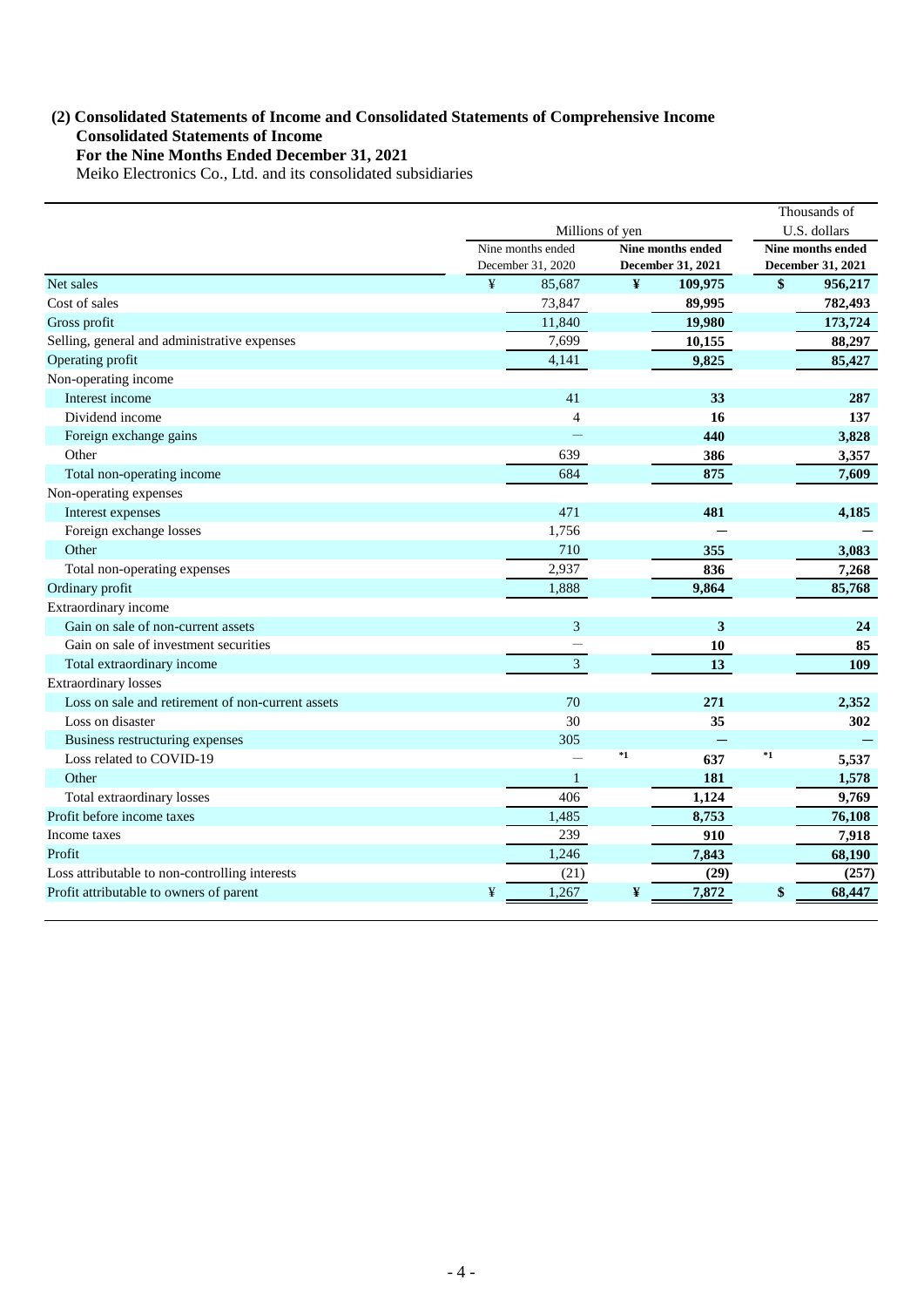#### **Consolidated Statements of Comprehensive Income**

 **For the Nine Months Ended December 31, 2021**

Meiko Electronics Co., Ltd. and its consolidated subsidiaries

|                                                                |                   |                   |   |                          |                   | Thousands of             |  |                   |
|----------------------------------------------------------------|-------------------|-------------------|---|--------------------------|-------------------|--------------------------|--|-------------------|
|                                                                | Millions of yen   |                   |   |                          | U.S. dollars      |                          |  |                   |
|                                                                | Nine months ended |                   |   |                          | Nine months ended |                          |  | Nine months ended |
|                                                                |                   | December 31, 2020 |   | <b>December 31, 2021</b> |                   | <b>December 31, 2021</b> |  |                   |
| Profit                                                         | ¥                 | 1,246             | ¥ | 7,843                    | \$                | 68,190                   |  |                   |
| Other comprehensive income                                     |                   |                   |   |                          |                   |                          |  |                   |
| Valuation difference on available-for-sale securities          |                   | 9                 |   | (25)                     |                   | (220)                    |  |                   |
| Deferred gains or losses on hedges                             |                   | 152               |   | (237)                    |                   | (2,064)                  |  |                   |
| Foreign currency translation adjustment                        |                   | (387)             |   | 3,905                    |                   | 33,967                   |  |                   |
| Remeasurements of defined benefit plans, net of tax            |                   | 28                |   | 39                       |                   | 339                      |  |                   |
| Total other comprehensive income                               |                   | (198)             |   | 3,682                    |                   | 32,022                   |  |                   |
| Comprehensive income                                           |                   | 1.048             |   | 11,525                   |                   | 100,212                  |  |                   |
| Comprehensive income attributable to                           |                   |                   |   |                          |                   |                          |  |                   |
| Comprehensive income attributable to owners of parent          | ¥                 | 1,079             | ¥ | 11,548                   | \$                | 100,412                  |  |                   |
| Comprehensive income attributable to non-controlling interests |                   | (31)              |   | (23)                     |                   | (200)                    |  |                   |
|                                                                |                   |                   |   |                          |                   |                          |  |                   |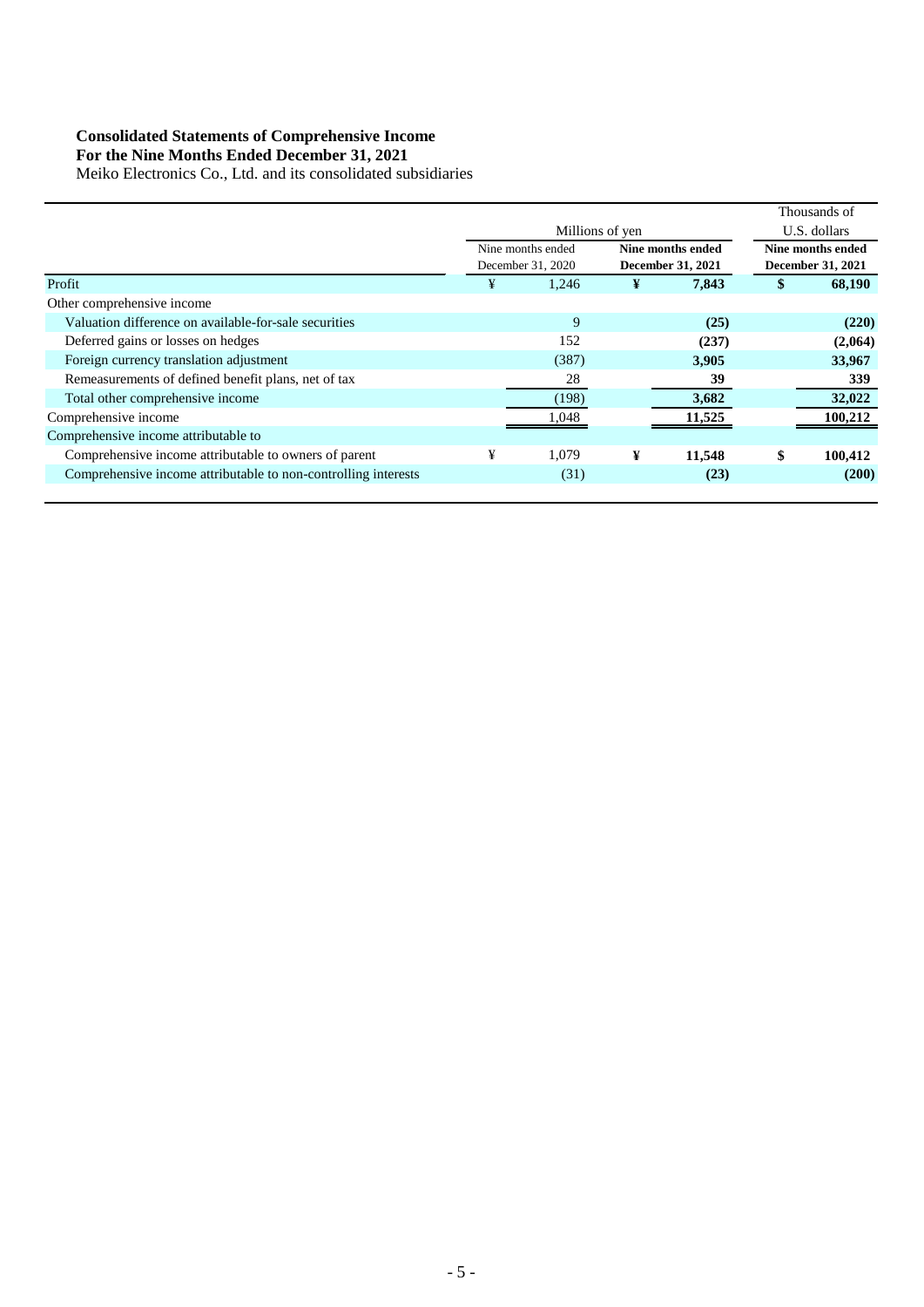## **Notes to the Consolidated Financial Statements**

## Matters concerning Going Concern Assumption

Not applicable

#### Basis of Presenting Consolidated Financial Statements

The accompanying consolidated financial statements of Meiko Electronics Co., Ltd. (the "Company") have been prepared in accordance with the provisions set forth in the Financial Instruments and Exchange Act of Japan and its related accounting regulations, and in conformity with accounting principles generally accepted in Japan ("Japanese GAAP"), which are different in certain respects as to application and disclosure requirements of International Financial Reporting Standards.

The consolidated financial statements are stated in Japanese yen, the currency of the country in which the Company is incorporated and operates. The translation of Japanese yen amounts into U.S. dollar amounts is included solely for the convenience of readers outside Japan and have been made at the rate of ¥115.01 to \$1, the approximate rate of exchange at December 31, 2021. Such translation should not be construed as representation that the Japanese yen amounts could be converted into U.S. dollars at that or any other rate.

#### Changes in Accounting Policies

(Application of Accounting Standard for Revenue Recognition, etc.)

The Accounting Standard for Revenue Recognition (ASBJ Statement No. 29, March 31, 2020), etc. have been applied since the beginning of the first quarter ended June 30, 2021. Accordingly, revenue is recognized at the time control of the promised goods or services is transferred to the customer and at the price expected to be received in exchange for said goods or services. By applying the alternative treatment set forth in paragraph 98 of the Implementation Guidance on Accounting Standard for Revenue Recognition, if the period from the time of shipment to the time of transfer of control of said goods or services is a normal period for domestic sales of goods or services, revenue is recognized at the time of shipment.

The application of the Accounting Standard for Revenue Recognition, etc. is carried out in accordance with the transitional treatment set forth in the proviso of paragraph 84 of the Accounting Standard for Revenue Recognition. Therefore, the cumulative impact of when the new accounting policies are applied retrospectively to before the beginning of the first quarter ended June 30, 2021, is added to or deducted from retained earnings at the beginning of the quarter, and the new accounting policies are applied to said beginning balance.

This has no impact on the profit/loss of the nine months ended December 31, 2021. Furthermore, this has no impact on the beginning balance of retained earnings.

In accordance with the transitional treatment set forth in paragraph 28-15 of the Accounting Standard for Quarterly Financial Reporting (ASBJ Statement No. 12, March 31, 2020), the breakdown information of revenue generated from contracts with customers pertaining to the nine months ended December 31, 2020, is not stated.

(Application of Accounting Standard for Fair Value Measurement, etc.)

The Accounting Standard for Fair Value Measurement (ASBJ Statement No. 30, July 4, 2019), etc. have been applied since the beginning of the first quarter ended June 30, 2021. Accordingly, new accounting policies set forth by said Accounting Standard, etc. will be applied in the future in accordance with the transitional treatment set forth in paragraph 19 of the Accounting Standard for Fair Value Measurement and paragraph 44-2 of the Accounting Standard for Financial Instruments (ASBJ Statement No. 10, July 4, 2019). This has no impact on quarterly consolidated financial statements.

Specific Accounting Treatments Adopted in Preparing the Quarterly Consolidated Financial Statements

## (Computation of Tax Expense)

Tax expenses are calculated by reasonably estimating the effective tax rate after the adoption of tax-effect accounting that is applicable to profit before income taxes for the fiscal year ending March 31, 2022, and multiplying profit before income taxes for the period under review by this estimated effective tax rate.

#### Additional Information

(Accounting Estimates Relating to the Spread of the Novel Coronavirus (COVID-19))

There are no material changes in assumptions including the future spread and timing of subsidence of COVID-19 that were stated in "Accounting Estimates Relating to the Spread of the Novel Coronavirus (COVID-19)" from "Additional Information" of the annual report for the fiscal year ended March 31, 2021.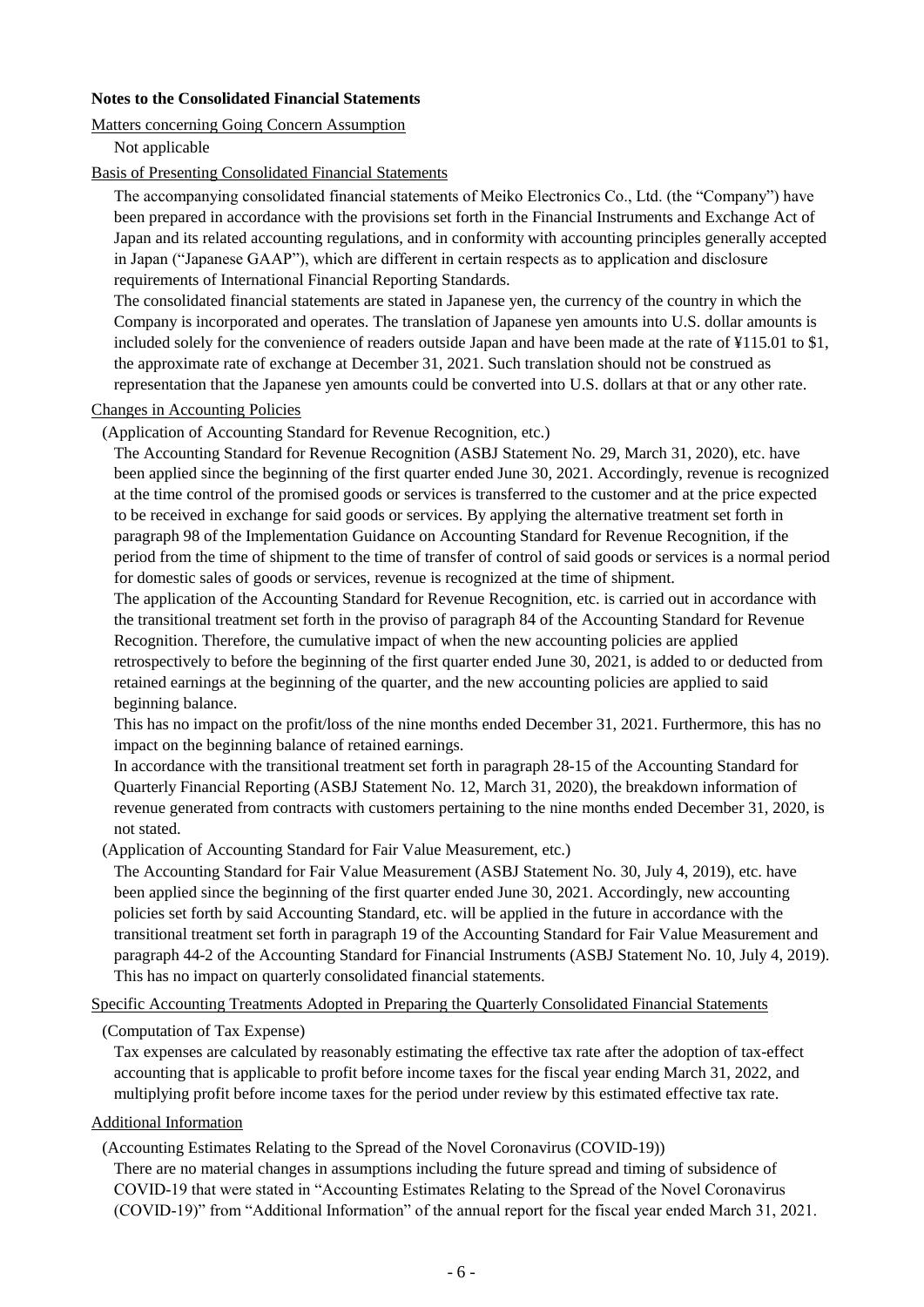Consolidated Balance Sheets

\*1 Amount of allowance for doubtful accounts directly deducted from the amount of assets

|                 |  |  |                   | Thousands of |                   |
|-----------------|--|--|-------------------|--------------|-------------------|
| Millions of yen |  |  | U.S. dollars      |              |                   |
| March 31, 2021  |  |  | December 31, 2021 |              | December 31, 2021 |
| $\mathbf{Y}$    |  |  | 113               |              | 984               |

#### \*2 Accounting treatment for notes maturing on December 31, 2021

Notes maturing on the final day of a quarterly reporting period are accounted for as if they had been settled on the final day of the period.

As the final day of the third quarter was a bank holiday, the following notes that matured on that day were accounted for as though they had been settled on the maturity date, December 31, 2021.

|                                                        |                 |                |  |                   | Thousands of |                          |
|--------------------------------------------------------|-----------------|----------------|--|-------------------|--------------|--------------------------|
|                                                        | Millions of yen |                |  |                   | U.S. dollars |                          |
|                                                        |                 | March 31, 2021 |  | December 31, 2021 |              | <b>December 31, 2021</b> |
| Notes receivable-trade ······························· |                 |                |  |                   |              | 357                      |
| Notes payable-trade ·································· | ¥               |                |  | 57                |              | 500                      |
|                                                        |                 |                |  |                   |              |                          |

3 Discounted notes receivable-trade are summarized below:

|                                                     |                 |     |  |                   | Thousands of |                          |
|-----------------------------------------------------|-----------------|-----|--|-------------------|--------------|--------------------------|
|                                                     | Millions of yen |     |  | U.S. dollars      |              |                          |
|                                                     | March 31, 2021  |     |  | December 31, 2021 |              | <b>December 31, 2021</b> |
| Discounted notes receivable-trade ················· | $\mathbf{Y}$    | 45. |  | 36                |              | 317                      |

#### \*4 Financial covenants

Consolidated fiscal year ended March 31, 2021

Of short-term borrowings and long-term borrowings (including borrowings scheduled for repayment within one year), ¥54,753 million have financial covenants attached under which the breaching of any of the following will require the accelerated repayment of the obligation in the corresponding funding agreement (when there is more than one covenant, the one with stricter conditions is stated).

- (1) Two consecutive ordinary losses shall not be recorded in the consolidated statements of income for each fiscal year.
- (2) The total amount of net assets recorded in the consolidated balance sheet as of the close of each fiscal year shall be at least the higher of: (i) ¥20,589 million; or (ii) 75% of the total amount of net assets recorded in the consolidated balance sheet as of the close of the immediately preceding fiscal year.
- (3) The total amount of interest-bearing debt recorded in the consolidated balance sheet as of the close of each fiscal year shall be no more than the amount of net sales recorded in the consolidated statement of income for the same fiscal year, divided by 12 and multiplied by 8.
- (4) The total amount of interest-bearing debt recorded in the consolidated balance sheet as of the close of each fiscal year divided by the amount of total net assets less the amount of foreign currency translation adjustment shall be maintained at 2.5 or less for the fiscal year ended March 31, 2021, 2.3 or less for the fiscal year ending March 31, 2022, 2.1 or less for the fiscal year ending March 31, 2023, 1.9 or less for the fiscal year ending March 31, 2024, and 1.7 or less for the fiscal year ending March 31, 2025.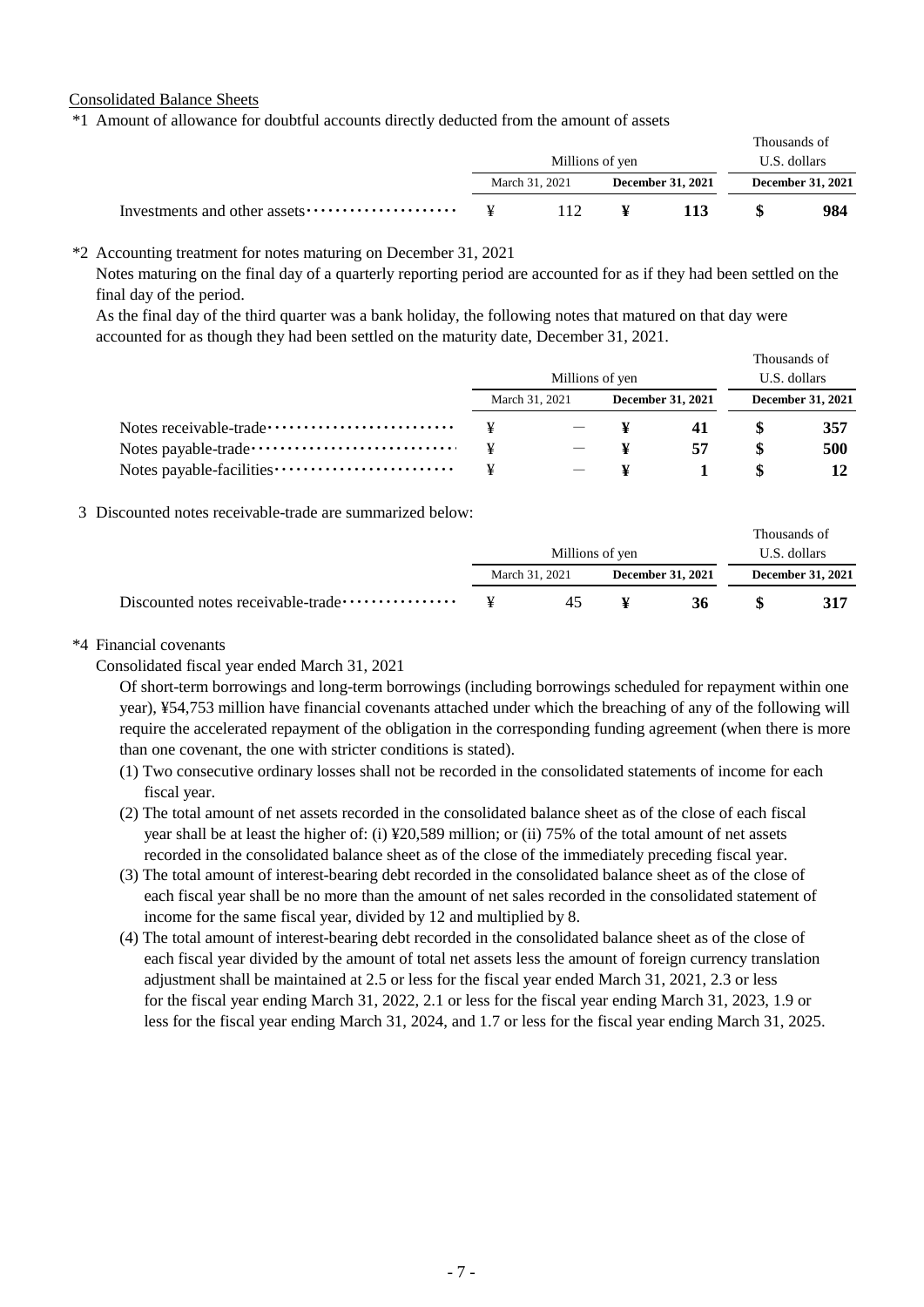Nine months ended December 31, 2021

Of short-term borrowings and long-term borrowings (including borrowings scheduled for repayment within one year), ¥55,581 million have financial covenants attached under which the breaching of any of the following will require the accelerated repayment of the obligation in the corresponding funding agreement (when there is more than one covenant, the one with stricter conditions is stated).

- (1) Two consecutive ordinary losses shall not be recorded in the consolidated statements of income for each fiscal year.
- (2) The total amount of net assets recorded in the consolidated balance sheet as of the close of each fiscal year shall be at least the higher of: (i) ¥20,589 million; or (ii) 75% of the total amount of net assets recorded in the consolidated balance sheet as of the close of the immediately preceding fiscal year.
- (3) The total amount of interest-bearing debt recorded in the consolidated balance sheet as of the close of each fiscal year shall be no more than the amount of net sales recorded in the consolidated statement of income for the same fiscal year, divided by 12 and multiplied by 8.
- (4) The total amount of interest-bearing debt recorded in the consolidated balance sheet as of the close of each fiscal year divided by the amount of total net assets less the amount of foreign currency translation adjustment shall be maintained at 2.5 or less for the fiscal year ended March 31, 2021, 2.3 or less for the fiscal year ending March 31, 2022, 2.1 or less for the fiscal year ending March 31, 2023, 1.9 or less for the fiscal year ending March 31, 2024, and 1.7 or less for the fiscal year ending March 31, 2025.

## Consolidated Statements of Income

\*1 Loss related to COVID-19 Nine months ended December 31, 2020 Not applicable

Nine months ended December 31, 2021

In response to requests by the governments of China, Vietnam, etc. concerning COVID-19, the Company booked a loss related to COVID-19 of ¥471 million, an amount equivalent to fixed costs (personnel expenses, depreciation, etc.) incurred while operations were suspended at overseas subsidiaries, and ¥166 million for infection control measures under extraordinary losses.

## Consolidated Statements of Cash Flows

No consolidated statements of cash flows were prepared for the nine months ended December 31, 2021. Depreciation (including amortization related to intangible assets, excluding goodwill) and amortization of goodwill for the nine months ended December 31, 2021, are shown below:

|                                        | Millions of yen |                                        |       |                                               | Thousands of<br>U.S. dollars |
|----------------------------------------|-----------------|----------------------------------------|-------|-----------------------------------------------|------------------------------|
| Nine months ended<br>December 31, 2020 |                 | Nine months ended<br>December 31, 2021 |       | Nine months ended<br><b>December 31, 2021</b> |                              |
| ¥                                      | 5.510           | ¥                                      | 5.831 | S                                             | 50,699                       |
|                                        | 30              |                                        | 30    |                                               | 265                          |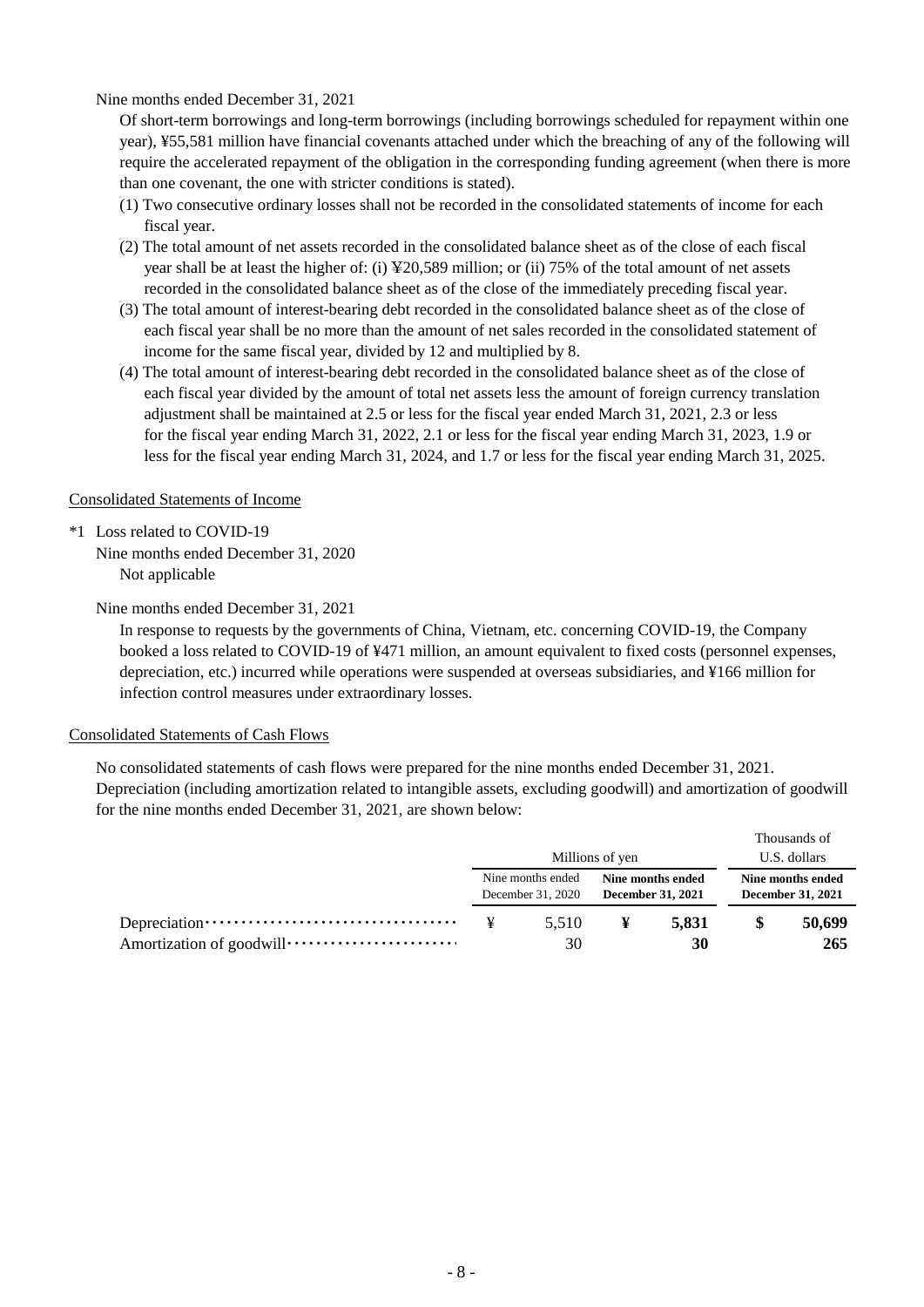Total Shareholders' Equity

Nine months ended December 31, 2020

1 Cash dividends paid

| Resolution                        |                   |
|-----------------------------------|-------------------|
| Board meeting on May 25, 2020     |                   |
|                                   | Common shares     |
| Total dividends (Millions of yen) | 393               |
|                                   | 15.00             |
|                                   | March 31, 2020    |
|                                   | June 10, 2020     |
|                                   | Retained earnings |
|                                   |                   |

2 Of the dividends whose record date falls during the nine months ended December 31, 2020, those dividends whose Not applicable effective date fell after the last day of the third quarter

Nine months ended December 31, 2021

1 Cash dividends paid

| Resolution                                              |                    |
|---------------------------------------------------------|--------------------|
| Board meeting on May 24, 2021                           |                    |
|                                                         | Common shares      |
| Total dividends (Millions of yen)                       | 521                |
|                                                         | 20.00              |
|                                                         | March 31, 2021     |
|                                                         | June 10, 2021      |
| Dividend resource ···································   | Retained earnings  |
|                                                         |                    |
| Resolution                                              |                    |
| Board meeting on November 5, 2021                       | Common shares      |
|                                                         | 517                |
| Total dividends (Millions of yen)                       | 20.00              |
| Dividend per share (Yen) ······························ | September 30, 2021 |
|                                                         | November 30, 2021  |

Note: Total dividends by a resolution of the Board of Directors on November 5, 2021, include ¥3 million in dividends on Company shares held as trust assets of the Board Benefit Trust and the Employee Stock Ownership Plan (J-ESOP).

2 Of the dividends whose record date falls during the nine months ended December 31, 2021, those dividends whose Not applicable effective date will fall after the last day of the third quarter

3 Significant changes in shareholders' equity

In accordance with a resolution of the Board of Directors on March 22, 2021, the Company acquired 405,600 treasury shares during the nine months ended December 31, 2021. In accordance with a resolution of the Board of Directors on the same day, it also disposed of 109,500 treasury shares through a third-party allotment to the Custody Bank of Japan, Ltd. (Trust Account E) on April 16, 2021, following the introduction of an Employee Stock Ownership Plan (J-ESOP). Furthermore, in accordance with a resolution of the Board of Directors on August 6, 2021, the Company disposed of 32,800 treasury shares through a third-party allotment to the Custody Bank of Japan, Ltd. (Trust Account) on August 24, 2021, following the introduction of a Board Benefit Trust. The 139,700 Company shares remaining in the trust have been booked as treasury shares.

This has resulted in increases of ¥236 million in capital surplus and of ¥1,441 million in treasury shares to ¥6,700 million and ¥2,186 million, respectively, as of December 31, 2021.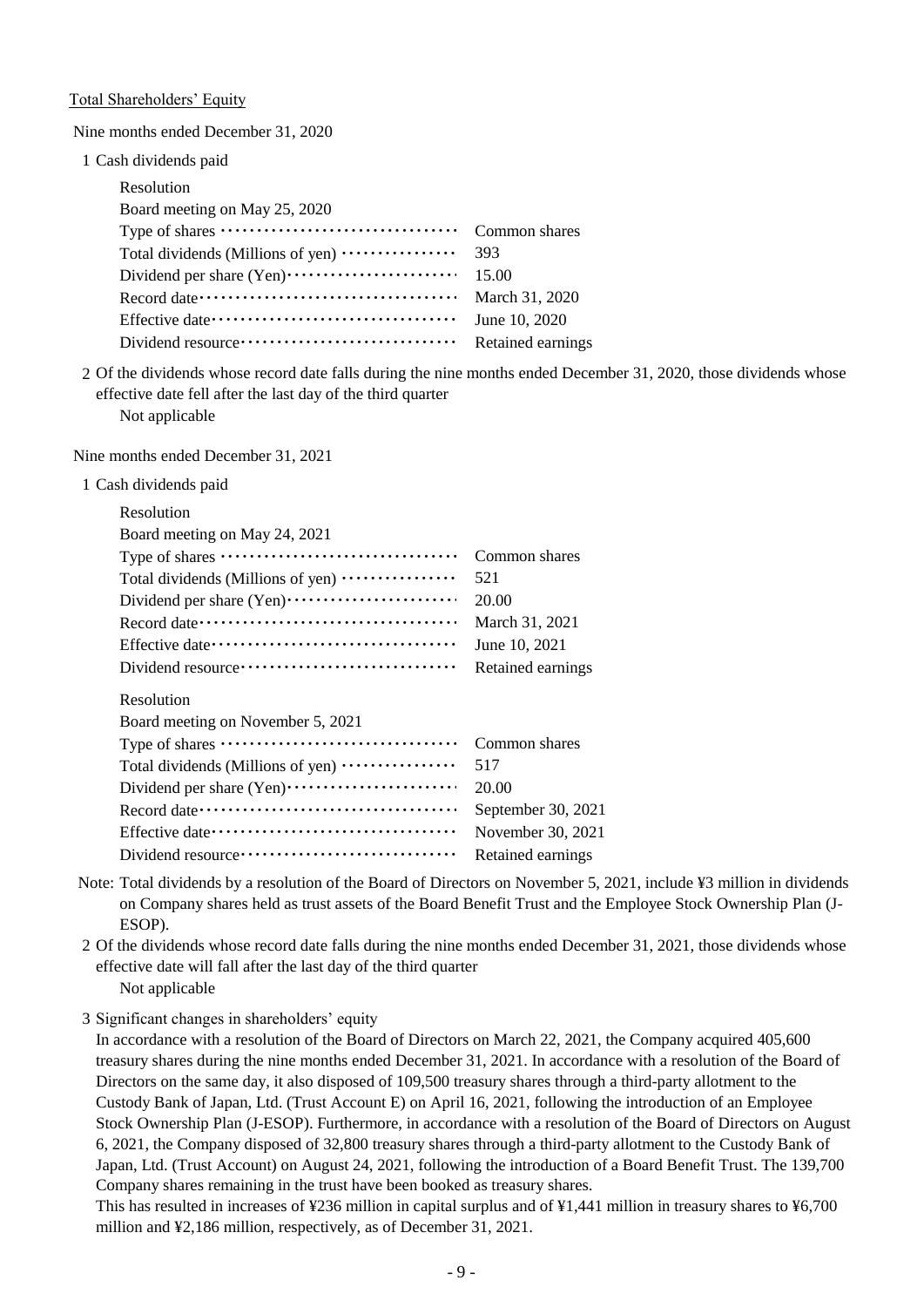## Segment Information

As the Group's businesses are primarily in PCB design, manufacturing, sales, and ancillary operations, the description of other businesses is omitted as they are of little significance.

## Revenue Recognition

The regional breakdown of revenue generated from contracts with customers is as follows.

|                                                 | Millions of yen   |
|-------------------------------------------------|-------------------|
|                                                 | Nine months ended |
|                                                 | December 31, 2021 |
| Japan                                           | 36,589            |
| China                                           | 27,421            |
| Vietnam                                         | 14,120            |
| Asia                                            | 17,948            |
| North America                                   | 10,394            |
| Europe                                          | 3,485             |
| Other                                           | 18                |
| Revenue generated from contracts with customers | 109,975           |
| Other revenue                                   |                   |
| Sales to external customers                     | 109,975           |

## Per Share Information

The basis for calculating profit per share is shown below:

| Item                                                       |                   | Nine months ended Nine months ended |
|------------------------------------------------------------|-------------------|-------------------------------------|
|                                                            | December 31, 2020 | December 31, 2021                   |
| Profit per share (Yen)                                     | 48.42             | 304.85                              |
| Basis for calculation                                      |                   |                                     |
| Profit attributable to owners of parent (Millions of yen)  | 1,267             | 7,872                               |
| Amounts not attributable to common shareholders            |                   |                                     |
| (Millions of yen)                                          |                   |                                     |
| Profit attributable to owners of parent pertaining to      | 1,267             | 7,872                               |
| common shares (Millions of yen)                            |                   |                                     |
| Average number of common shares outstanding for the period | 26,173,881        | 25,823,045                          |
| (Shares)                                                   |                   |                                     |

Notes 1. Diluted profit per share is not disclosed, as there were no diluted shares.

2. The average number of common shares outstanding for the period that was used to calculate profit per share has been calculated by including Company shares held as trust assets of the Board Benefit Trust and Employee Stock Ownership Plan (J-ESOP) in deductible treasury shares. The average number of treasury shares for the period that were deducted to calculate profit per share was 117,919 for the nine months ended December 31, 2021.

Significant Subsequent Events

Not applicable